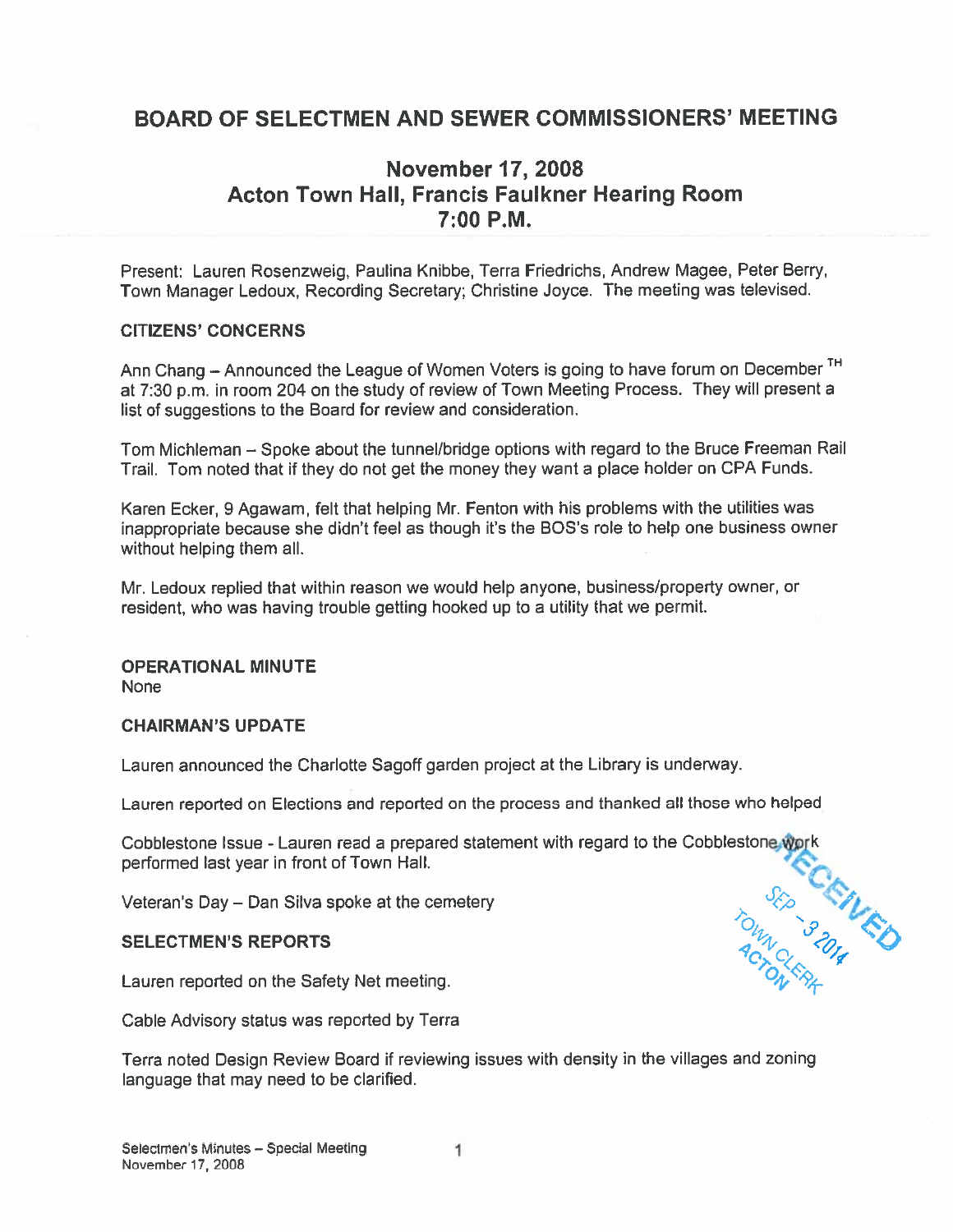Terra reported Green Team people and that there has been many people coming forward

Terra thanked the donors who supplied plywood and supplies to secure the State owned Wright Holden property.

Terra noted that the Lothrop Mill project has been withdrawn

Terra reported on EDO Meeting, it was very good meeting. Over 20 people showed up, including business owners, residents with business development experience, and Town officials, A large list of action items was drawn up. EDO will go back and organize the list and suggested priority actions.

### PUBLIC HEARINGS & APPOINTMENTS

### COLONIAL SPIRITS, 87 GREAT ROAD, ALTER PREMISE REQUEST

The Board heard the request to Alter the Premise as prescribed by ABCC

ANDREW MAGEE - Moved to, send approval to the Alcoholic Beverage Control Commission (ABCO) for their action. If it needs to be brought before the Design Review Board (DRB) for their comments we will send to DRB when the plans are received. PAULINA KNIBBE - second UNANIMOUS VOTE.

### ROUTE 2 TRAFFIC ROTARY ALTERNATIVES

The Board discussed the alternatives 3 and 5 and suggested that Concord choose Alternative 3 refined. Ms. Arthur and the State's Design team from Earth Tec outlined their review of the Alternatives they have developed. Lauren wanted to suppor<sup>t</sup> having the BFRT go underground. She also was concerned with the traffic on 2A and did not want to discourage use of 2A west.

Dore' Hunter spoke on this issue he feels that Alterative #5 is appropriate.

Steve Steinberg — Asked several questions and effect on west bound traffic.

Brandy Brandon — asked questioned wildlife crossings.

### COMMISSION ON DISABILITY OVERSIGHT MEETING

Lisa Franklin of the COD spoke about what has been happening during the last year with regard to transportation. They want to distribute <sup>a</sup> list of volunteer drivers. They want to have any one who wants to go to Town Meeting or attend evening committee meetings be able to. She said that <sup>a</sup> night van is needed, She also noted we do not have <sup>a</sup> Transition Plan as required by the American with Disabilities. She believed it was prepared but no one seems to have <sup>a</sup> copy of it. The Board directed the Manager look into the use of volunteer drivers list and requirements of service on the Oommission.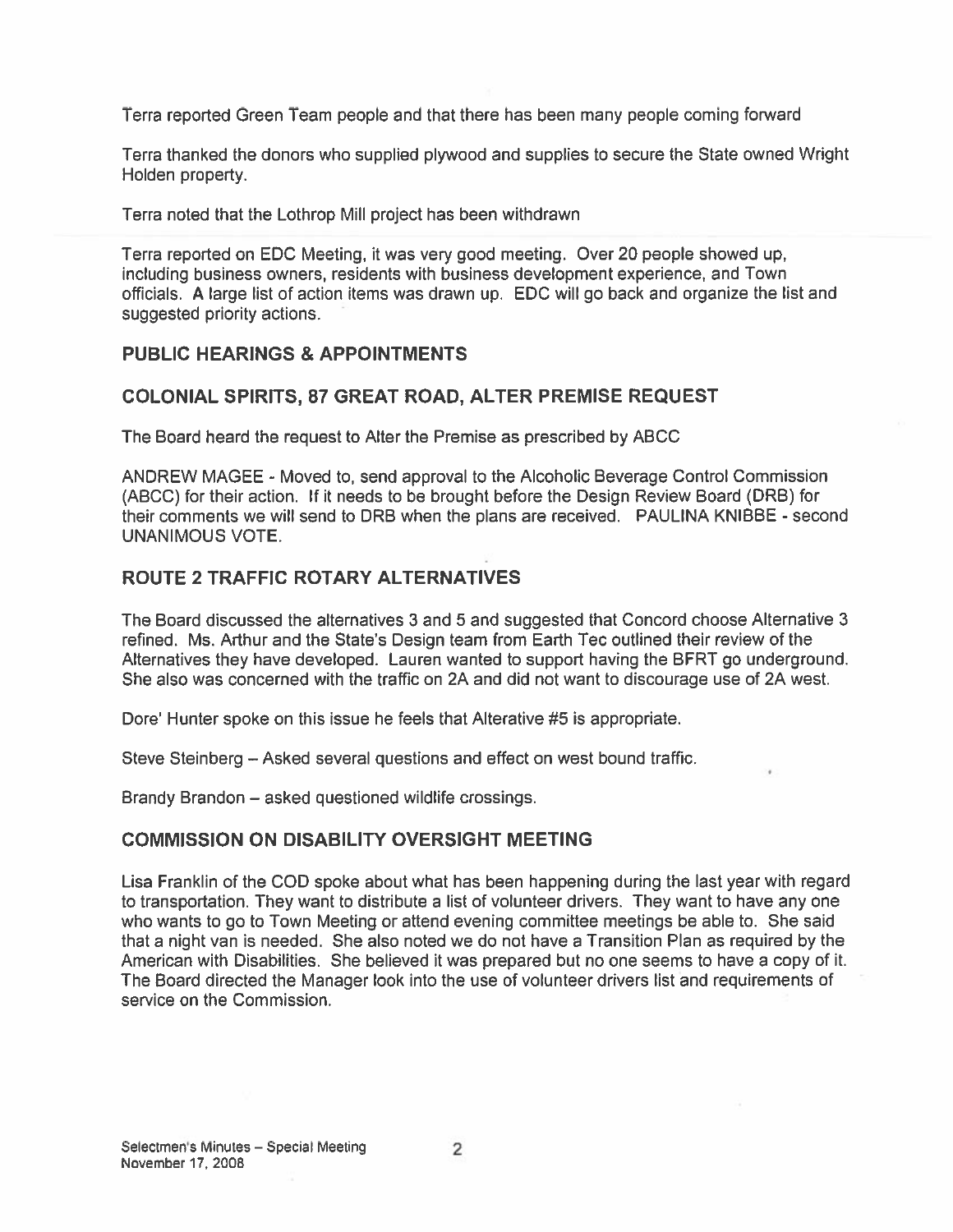### SITE PLAN SPECIAL PERMIT #1012108-416, 525 MAIN STREET, 88 CHAMPS, L.L.C

The Board heard the presentation and felt that we would need to continue this in order to have the proponen<sup>t</sup> answer questions raised by staff as he was not given <sup>a</sup> copy of the Staff comments prior to the meeting. PAULINE KNIBBE — Moved to vote to continue to December 1 at 8:20 PETER BERRY - second. UNANIMOUS VOTE:

Todd Hennessy, 521 Main Street was concerned about the impact this would have on his property.

Tim Doncaster, 523 Main Street asked for more information regarding the trees and screening of their homes, which use <sup>a</sup> shared driveway

An Attorney for the Doncaster's spoke about issues that his client had raised and felt they needed assurances from the developer with regard to those concerns.

#### CEMETERY COMMISSIONERS ANNUAL OVERSIGHT MEETING

The Commissioner's updated the Board of their activities during the last year and spoke about a policy regarding Dogs on Cemetery property as well as discussing the need for storage facilities for their equipment.

The Commissioner's wanted a NO DOGS Allowed rule that carried an incremental fine of \$25 as first offense. It will need to be brought to Town Meeting as <sup>a</sup> Bylaw in order for enforcement by the Police Dept.

Andy suggested that we <sup>p</sup>lan on amending and develop <sup>a</sup> bylaw to address the Dog ban within the Cemeteries. Terra suggested that we might want to consider <sup>a</sup> fine that is greater then S25.00.

#### SELECTMEN'S BUSINESS

ALG UPDATE

No issue

#### LAND BANK

Terra outlined the proposal for <sup>a</sup> Land Bank. Peter discussed how the Nantucket Land Bank worked. Peter said we don't need a bylaw change to go forward to have monies available to move quickly on land opportunities that come up.

Paulina felt that Open Space Committee should look into this and repor<sup>t</sup> back to the Board of Selectmen.

Lauren said open space is very important to Acton.

Andy will take it up in Open Space Committee.

Terra was asked to meet with Open Space Committee and work on this issue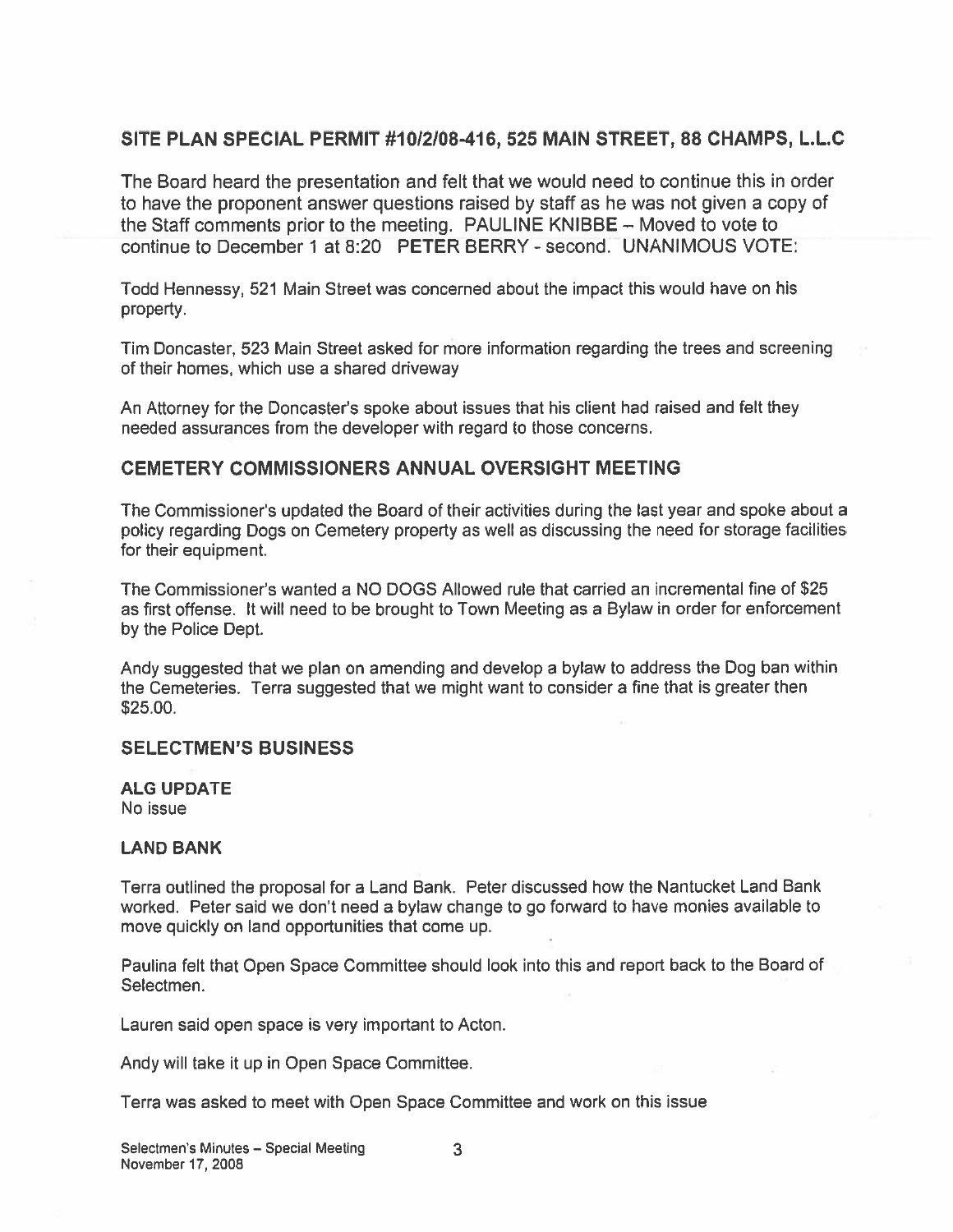Audience Members Mr. Brandon and Mr. Hunter said it was unfair to tax people leaving Acton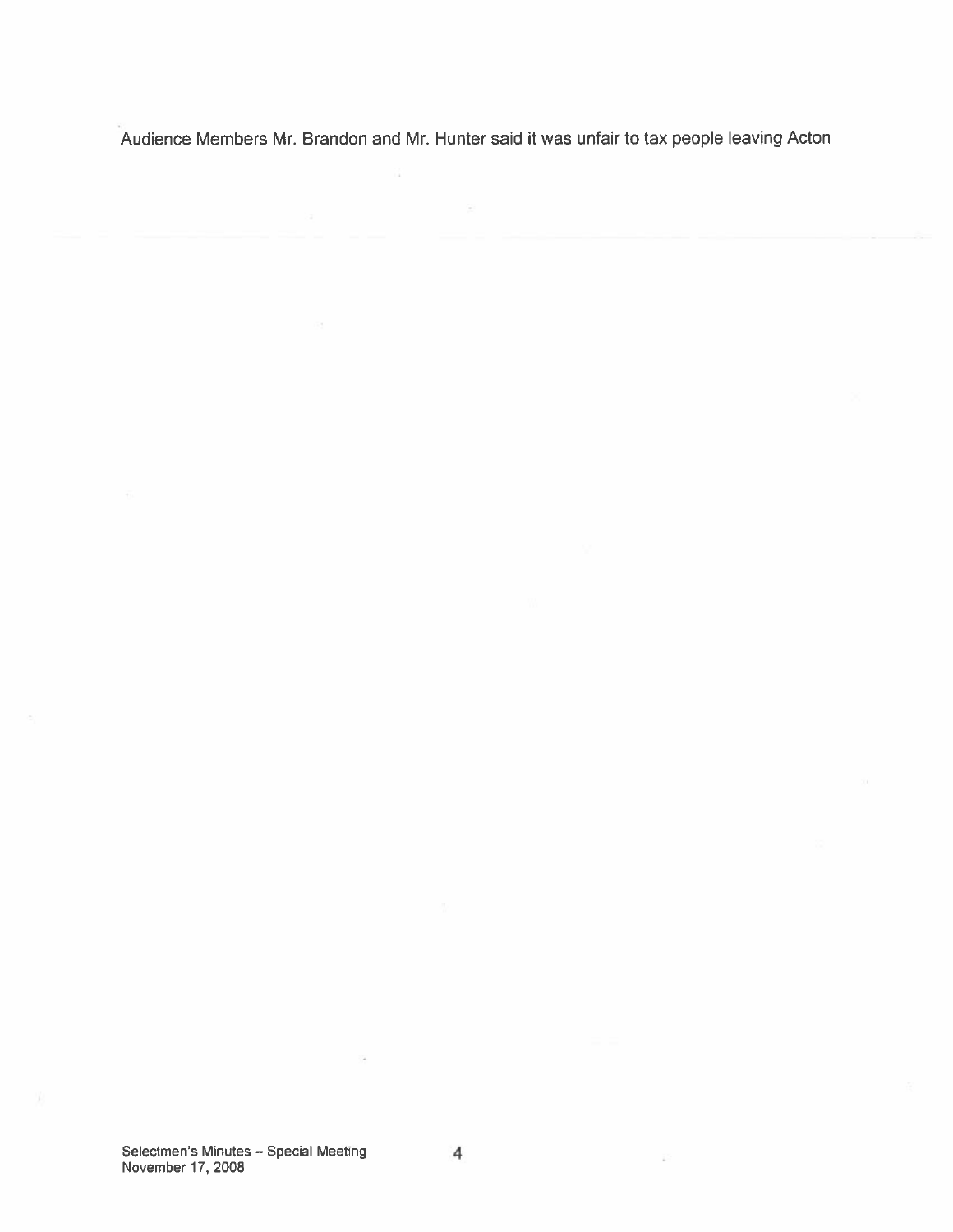### LAND CLEARING BYLAW

Terra outlined the bylaw and propose<sup>d</sup> change to the Town Bylaw. Terra wanted to take <sup>a</sup> look at this. Paulina felt that it should be handed off. Lauren felt it was Open Space or Conservation. Andy suggested he will take it to Open Space.

### ACCEPTANCE OF PROPANE TANKS AT THE TRANSFER STATION

The Board discussed the materials submitted by staff in regard to the acceptance of empty propane tanks at the Transfer Station. PAULINA KNIBBE -Moved to accep<sup>t</sup> the empty tanks with a \$5.00 fee. ANDREW MAGEE - second. UNANIMOUS VOTE

### ACCEPTANCE OF BRUSH DROP OFF OR PICK UP AT THE TRANSFER STATION

The Board discussed the materials submitted by staff in regard to the acceptance of brush drop off and <sup>p</sup>ick up at the Transfer Station. PAULINA KNIBBE - Moved to charge \$5.00 Fee to use the Drop off. ANDREW MAGEE — second. UNANIMOUS VOTE

### ACHC REQUEST FOR PERMISSION TO SPEND COMMUNITY HOUSING AND PLUTE HOUSING GIFT

Nancy Tavernier's Memo outlined her reques<sup>t</sup> to use funds from the Community Housing and Plute Housing Gift in the amount of \$140,000. PETER BERRY - Moved to approve expenditure of funds, LAUREN ROSENZWEIG - second. 4 - 1 Terra abstained

Terra wanted an impact analysis from the Fin Com. Terra feels that it's important to understand the on-going costs of affordable housing. She also mentioned that paying <sup>a</sup> developer to develop his own 40B units is like "Developer Welfare". She added that paying public money for additional units is not the intent of "Condo-buy-down", which is intended to buy-down the price of existing units, not new units. It was explained that this was <sup>a</sup> unit for the Housing Authority, <sup>a</sup> State agency that buys property to rent to families who are in need

Andy felt he could suppor<sup>t</sup> paying this through the Housing funds, we pu<sup>t</sup> these committee's together to address housing needs.

Paulina also felt comfortable with this expenditure and noted she does want to ge<sup>t</sup> to the 10%.

### ACTON LEAGUE OF WOMEN VOTER REQUEST PERMISSION TO HOLD A TOWN BOARD VOLUNTEER JOB FAIR.

The LWV reques<sup>t</sup> to hold <sup>a</sup> Town Board Volunteer Job Fair. PETER BERRY — Moved to Approve. ANDREW MAGEE - second. UNANIMOUS VOTE

Andy felt we should mandate committee attendance at the Job Fair.

### STEINBERG LALLI CHARITABLE FOUNDATION AWARD TO A POLICE AND FIRE EMPLOYEE FOR MERITORIOUS AWARD

The Town Manager announced the expanded scope to include Public Safety employee award of the Steinberg-LalIi Charitable Foundation.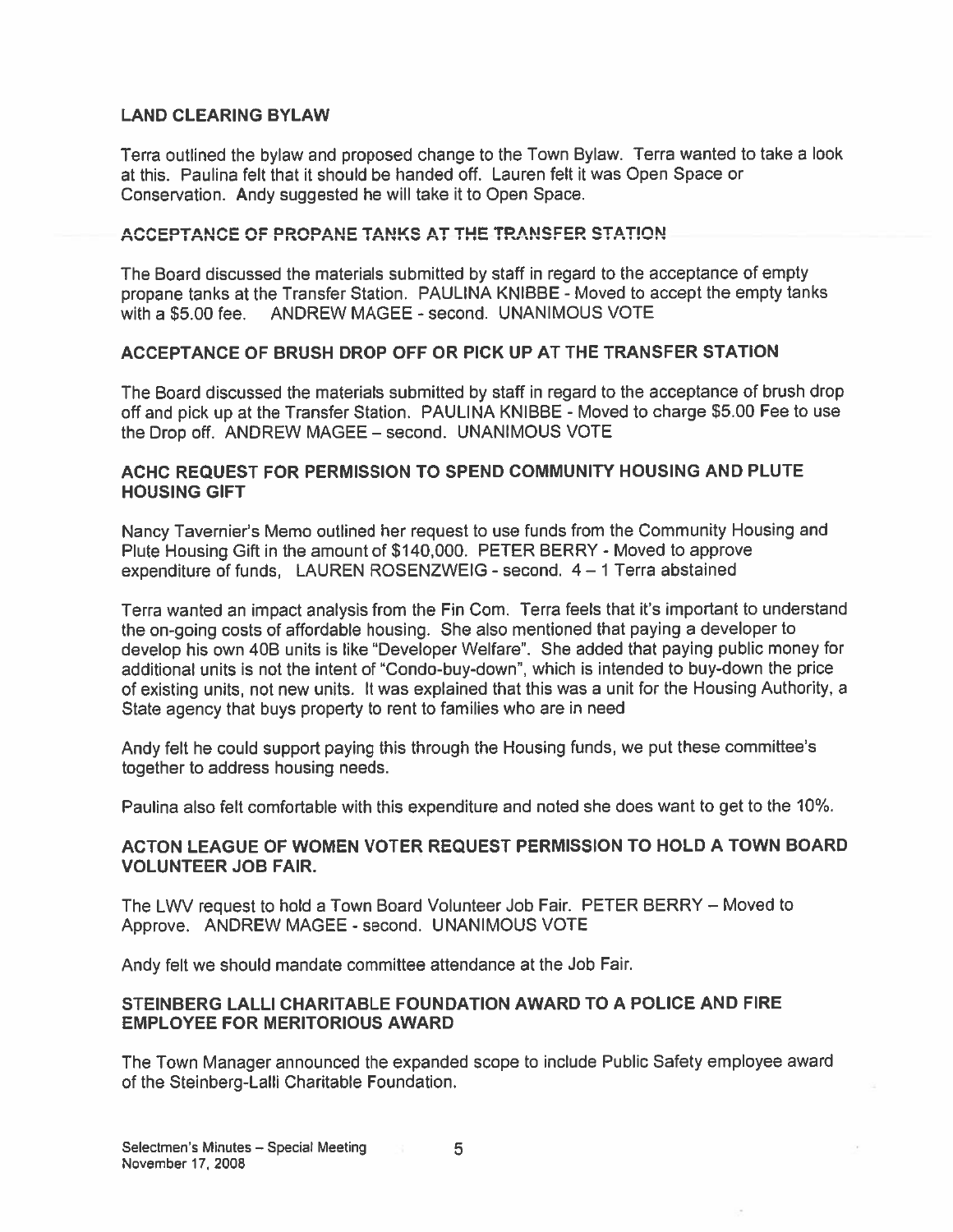#### ANDREW MAGEE - Moved to approve. PETER BERRY — second UNANIMOUS VOTE

Terra asked if other communities are accepting payments to town employees by developers. She said that the concep<sup>t</sup> seemed akin to bribery It was explained that the intent was to give recognition to both Town Employees and Public Safety Personnel who rarely ge<sup>t</sup> any recognition by the Community

#### PROPOSED RECREATION FEE ADJUSTMENTS FOR NARA BEACH, NARA YOUTH PROGRAM AND FIELD AND FACILITY FEES

The Board reviewed the proposed changes to NARA fees as outlined in the memo. PETER BERRY - Moved to approve. PAULINA KNIBBE - second. UNANIMOUS VOTE Terra mentioned that she has asked for and still hasn't seen any cost accounting for NARA.

#### OTHER BUSINESS

None

#### CONSENT

TERRA FRIEDRICHS — Moved to approve with addition of Brendan Cotter and Kim Bodnar as Full Members to the Recreation Commission. PETER BERRY — second. UNANIMOUS VOTE.

#### EXECUTIVE SESSION

Andrew Magee — Moved to go into Executive Session to discuss, contract negotiations, Land Issues and Grace Strategy. Roll Call Taken, ALL AYES. The Board will enter back into public session only to adjourn

 $\int$ ding Secty

 $L$   $F\ell$ bm Date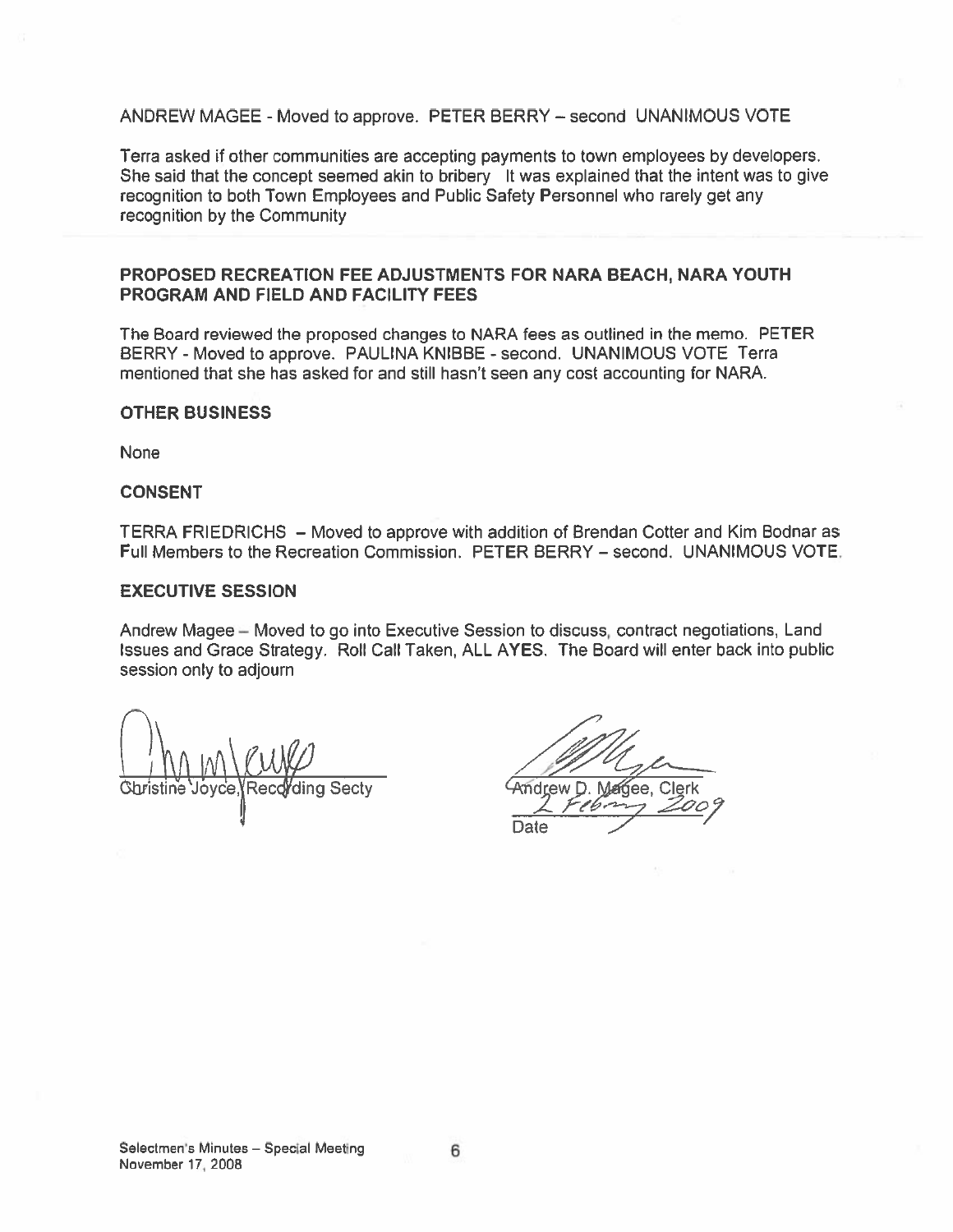# BOARD OF SELECTMEN & SEWER COMMISSIONERS' MEETING AGENDA REVISED TO ADD #26

Francis Faulkner Hearing Room November 17, 2008 7:00 PM

### I. CITIZENS' CONCERNS

ਿੰਸ਼ਾ ਲ

### II. PUBLIC HEARINGS AND APPOINTMENTS

- 1. 7:05 CHAIRMAN'S UPDATE' The Chair will briefly update the Board on Topics of interest.
- 2. 7:10 OPERATIONAL MINUTE The Town Manager will provide <sup>a</sup> brief repor<sup>t</sup> on topics of interest
- 3. 7:15 SELECTMEN'S REPORTS Board Members will repor<sup>t</sup> on iteps of interest
- 4. 7:20 COLONIAL SPIRITS, 87 GREAT ROAD, ALTER PREMISE REQUEST ISSUE: Local Licensing Board (BOS) approval to Alter Premises Transaction under Alcoholic Beverages Control Commission (ABCC) requirement
- 5. 7:30 ROUTE 2 TRAFFIC ROTARY ALTERNATIVES ISSUE: Discussion of preferred Alternative chosen by Concord
- 6. 7:45 COMMISSION ON DISABILITY OVERSIGHT MEETING ISSUE: Annual Oversight Meeting
- 7. 8:00 SITE PLAN SPECIAL PERMIT #10/2/08-416, 525 MAIN STREET, 88 CHAMPS, L.L.C. (LAUREN ROSENZWEIG, BOS) ISSUE: Site Plan presentation
- 8. 8:20 CEMETERY COMMISSIONERS OVERSIGHT MEETING ISSUE: Annual Oversight Meeting
- III. SELECTMEN'S BUSINESS
	- 9. ALG DISCUSSION No Materials Enclosed
	- 10. LAND CLEARING BYLAW Enclosed please find materials in the subject regard, for Board consideration

v<br>V.<br>V.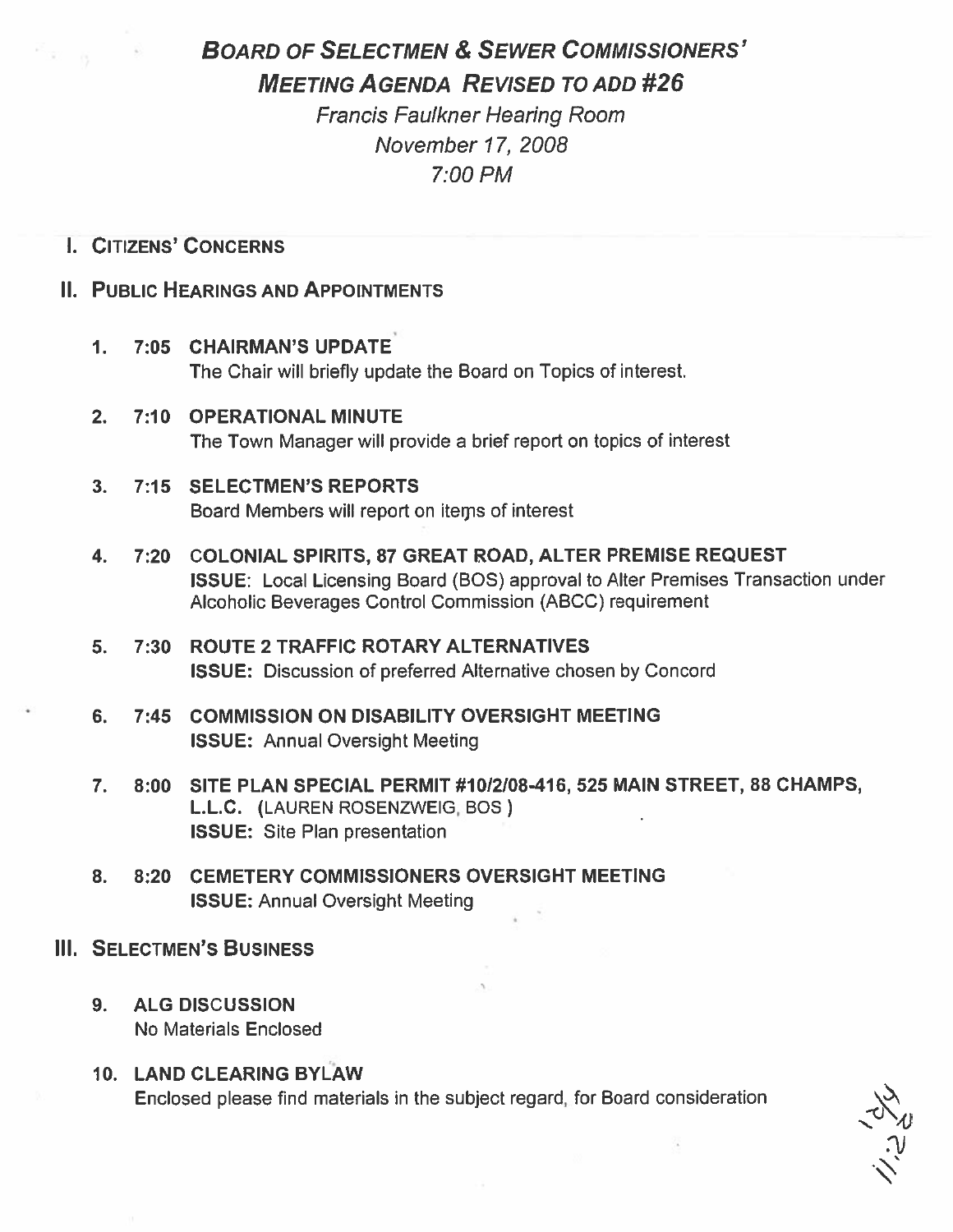- 11. ACCEPTANCE OF PROPANE TANKS AT THE TRANSFER STATION Enclosed please find materials in the subject regard, for Board consideration.
- 12. ACCEPTANCE OF BRUSH FOR DROP OFF OR PICK UP AT THE TRANSFER STATION Enclosed please find materials in the subject regard, for Board consideration.
- 13. ACHC REQUEST PERMISSION TO SPEND 5 100:000 OF THE COMMUNITY HOUSING PROGRAM FUND AND \$40,000. FROM THE PULTE HOUSING GIFT FUND Enclosed please find materials in the subject regard, for Board consideration.
- 14. ACTON LEAGUE OF WOMEN VOTER REQUEST PERMISSION TO HOLD A "TOWN BOARD VOLUNTEER JOB FAIR". Enclosed <sup>p</sup>lease find materials in the subject regard, for Board consideration.
- 15. REQUEST TO ENDOW A MERITORIOUS AWARD TO A POLICE AND FIRE EMPLOYEE EACH YEAR FROM THE STEINBERG-LALLI CHARITABLE FOUNDATION Enclosed please find materials in the subject regard, for Board consideration.
- 16. PROPOSED RECREATION FEE ADJUSTMENTS FOR NARA BEACH, NARA YOUTH PROGRAM, FIELD AND FACILITY FEES Enclosed please find materials in the subject regard, for Board consideration

### IV. CONSENT AGENDA

- 17. ACCEPT MINUTES, BOARD OF SELECTMEN, OCTOBER 20, 2008 Enclosed please find materials in the subject regard, for Board consideration
- 18. SEWER ACTION COMMITTEE APPOINTMENT, RON BECK Enclosed please find materials in the subject regard, for Board consideration.
- 19. GREEN ADVISORY BOARD, ACCEPT CHARTER Enclosed please find materials in the subject regard, for Board consideration.

## 20. ACCEPT GIFT, RECREATION DEPARTMENT Enclosed <sup>p</sup>lease find <sup>a</sup> <sup>g</sup>ift of 10 cases of juice valued at \$85.00 from Welch Foods Inc. for use at Monsterbash, for Board consideration.

21. ACCEPT GIFT, COUNCIL ON AGING Enclosed please find a gift of Wii Video game and four controllers from Philip Li of Acton for seniors at the Senior Center to use for limited exercise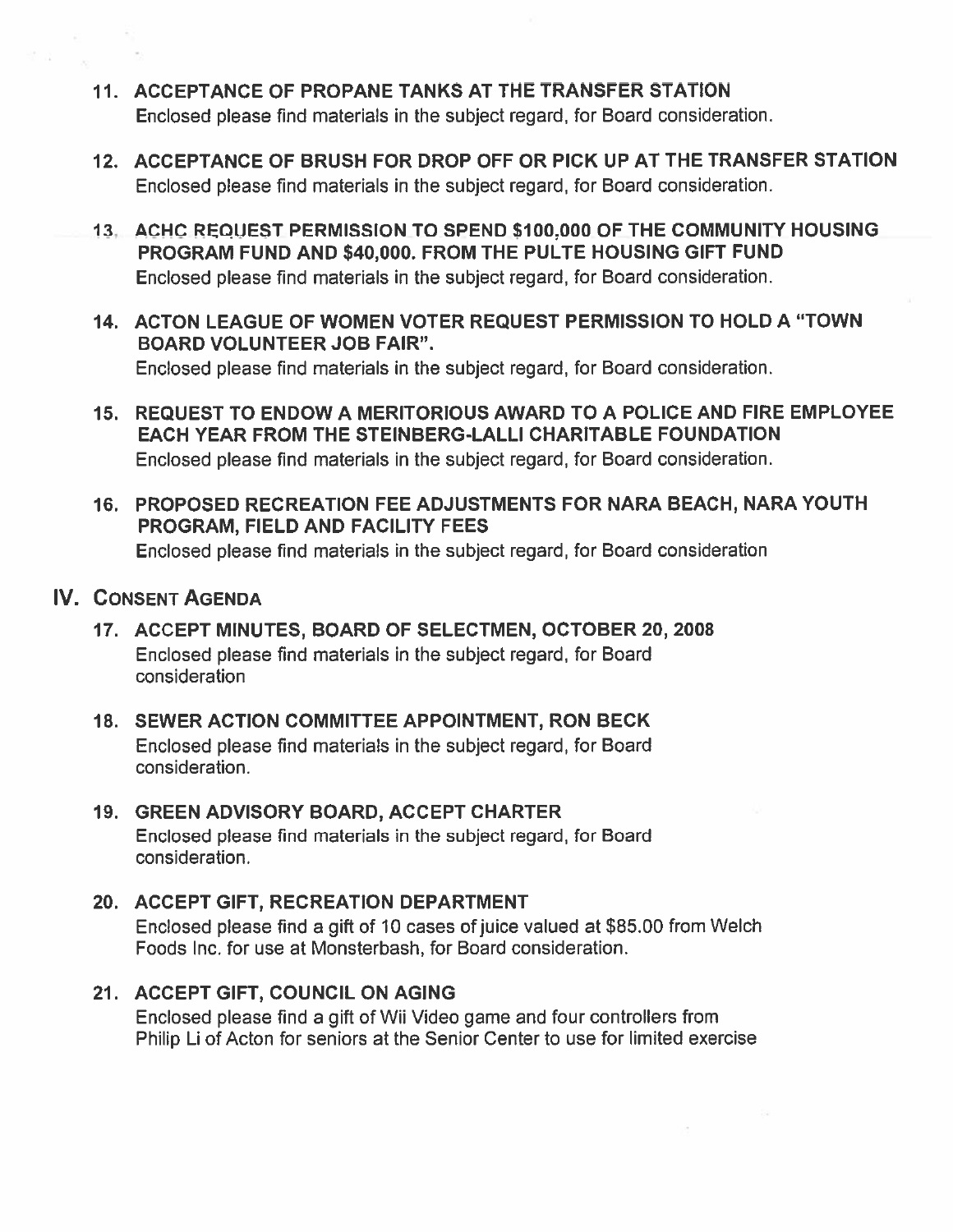### 22. ACCEPT GIFT, RECREATION DEPARTMENT

Enclosed please find <sup>a</sup> gift of \$300.00 from Ashley Pickard, Marketing Director of Cambridge Savings Bank to fund Animal Adventures at the Winter Carnival.

#### 23. ACCEPT GIFT, RECREATION DEPARTMENT

Enclosed please find <sup>a</sup> oift from the Acton Boxborough Youth Baseball Event Coordinator to sponsor "Wally" the Red Sox Mascot <sup>a</sup> value of \$642.22 for Winter Carnival

### 24. DISPOSAL OF OBSOLETE MATERIALS, MEMORIAL LIBRARY Enclosed please find materials in the subject regard, for Board consideration

# 25. ONE DAY LIQUOR LICENSE, MERRIAM SCHOOL STAFF PARTY AT THE CHURCH OF THE GOOD SHEPHERD

Enclosed please find materials in the subject regard, for Board consideration

### 26. TOROS L. MAKSOUDIAN, COMMITTEE APPOINTMENT, ASSOCIATE MEMBER OF THE CONSERVATION COMMISSION

Enclosed please find Mr. Maksoudian's VCC application for Board consideration

### V. EXECUTIVE SESSION

There will be <sup>a</sup> need for Executive Discussion to discuss Contract Negotiations and negotiation strategy, School Street Property and Litigation Strategy, W. R. Grace Sewer Betterments

#### ADDITIONAL INFORMATION

Enclosed please find additional correspondence that is strictly informational and requires no Board action.

### FUTURE AGENDAS

To facilitate scheduling for interested parties, the following items are scheduled for discussion on future agendas. This is not <sup>a</sup> complete agenda.

DECEMBER 1 & 15 JANUARY 12 & 26, 2009

#### MINUTES PENDING VOTES

September 15, 2008, Joint Boards Meeting, November 4 Special Selectmen's Meeting

October 20, 2008, November 3, 2008